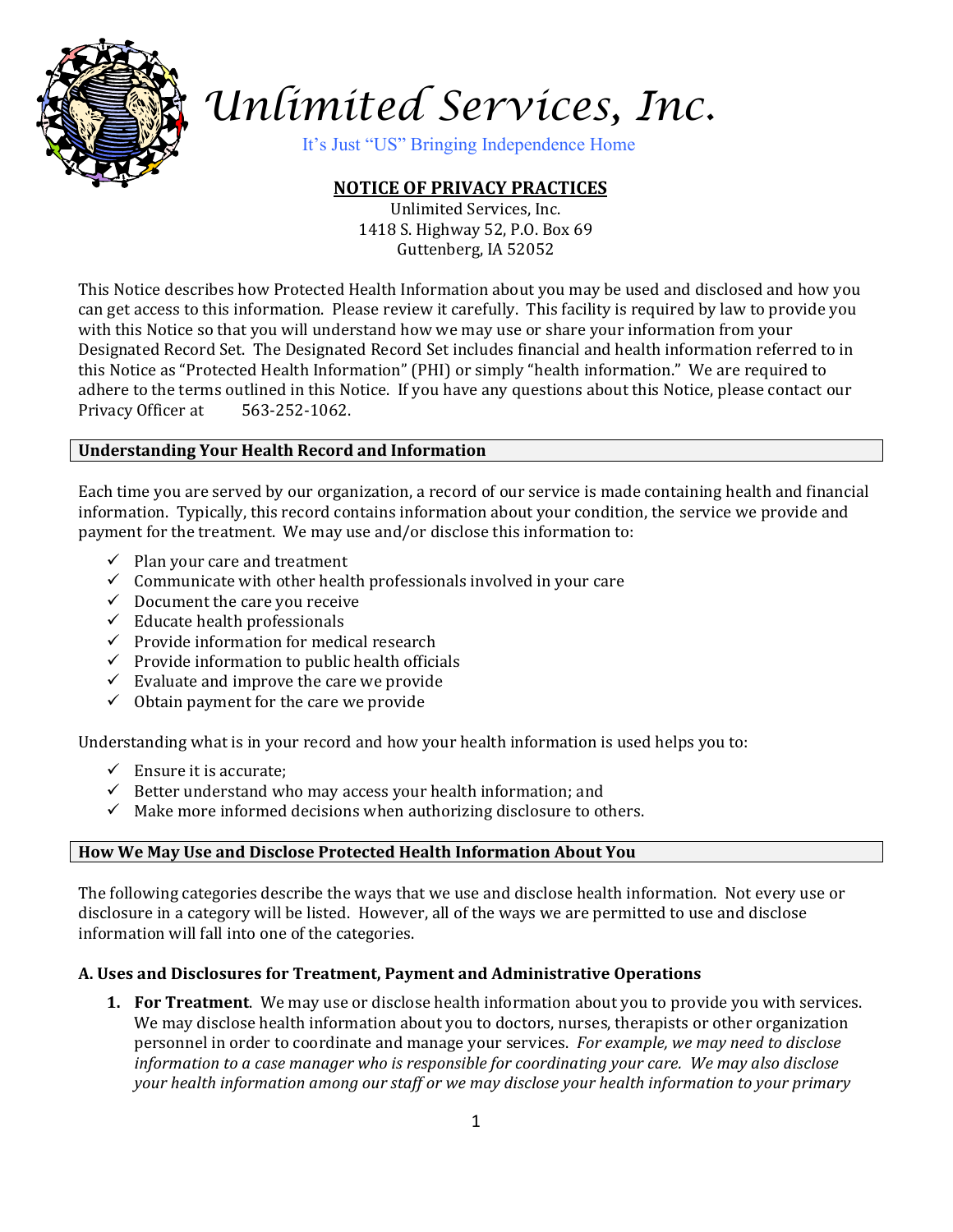*physician. We may consult with other health care providers and in the process of that consultation share your health information with them.*

- **2. For Payment.** We may use or disclose your protected health information (PHI) so that the services you receive are billed to, and payment is collected from, your funders or other interested parties. *For example, we may disclose your PHI to permit funders to approve or pay for your services. This may include: making a determination of eligibility for services, reviewing your services, reviewing your services to determine if they were appropriately authorized, reviewing your services for purposes of utilization review, to ensure the appropriateness of your services, or to justify the charges for your services.*
- **3. For Administrative Operations.** We may use and disclose PHI about you for our day to day administrative operations. These uses and disclosures are necessary to run our organization and make sure that you receive quality services. *For example, these activities may include quality reviews, medication reviews, licensing, business planning and development, and general administration activities.* We may also combine health information about many individuals to help determine what additional services should be offered, what services should be discontinued, and whether certain new treatments are effective. Health information about you may be used by the administrative offices for business development and planning, cost management analyses, insurance claims management, risk management activities, and in developing and testing information systems programs. We may also use and disclose information for professional review, performance evaluation, and for training programs. Other aspects of health care operations that may require use and disclosure of your health information include accreditation, certification, licensing and credentialing activities, review and auditing, including compliance reviews, medical review, legal services and compliance programs. Your health information may be used and disclosed for the business management and general activities of the organization including resolution of internal grievances, customer service and due diligence in connection with a sale or transfer of the organization. In limited circumstances, we may disclose your health information that identifies you so that the health information may be used to study health care and health care delivery, without learning the identities of the consumers. We may disclose your age, birth date and general information about you in the organization newsletter, on activities calendars, and to entities in the community that wish to acknowledge your birthday or commemorate your achievements on special occasions.

We may also provide your PHI to other service providers or to your funders to assist them in performing their own operations. We will do so only if you have or have had a relationship with the other provider or funder. For example, we may provide information about you to your funder to assist them in their quality assurance activities.

## **Other Allowable Uses of Your Health Information**

- **1. Business Associates** There are some services provided in our facilities through contracts with business associates. Examples include, outside attorneys and a copy service we use when making copies of your health record. When these services are contracted, we may disclose your health information so that they can perform the job we've asked them to do and bill you or your third-party payer for services rendered. To protect your health information, however, we require the business associate to appropriately safeguard your information.
- **2. Providers** Many services provided to you, as part of your care at our facilities, are offered by participants in one of our organized healthcare arrangements. These participants include a variety of providers such as physicians (e.g. MD, DO, Podiatrist, Dentist, Optometrist), therapists (e.g. Physical therapist, Occupational therapist, Speech therapist), portable radiology units, clinical labs, hospice, caregivers, pharmacies, psychologists, LCSW's and suppliers (e.g. prosthetic, orthotics).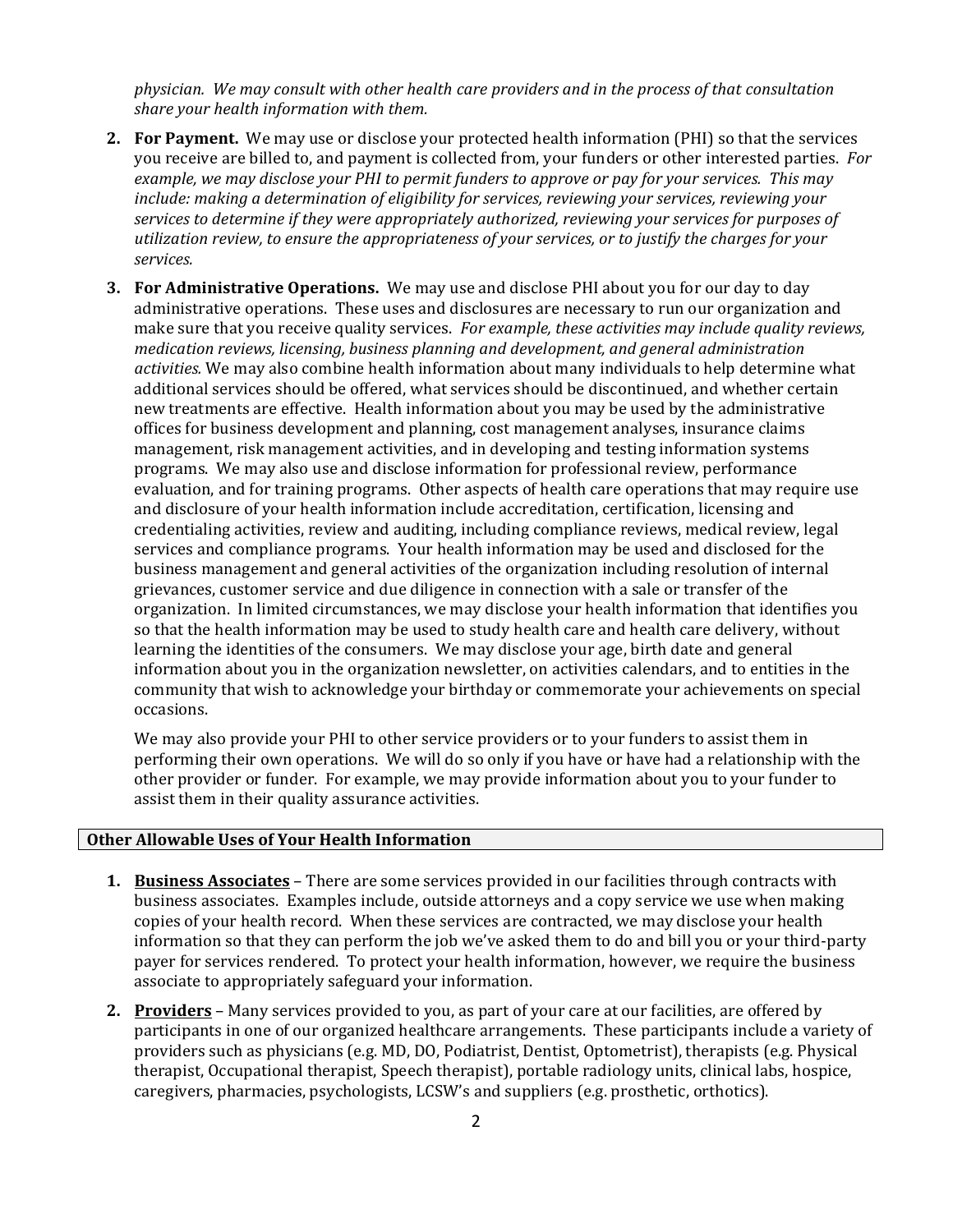- **3. Treatment Alternatives** We may use and disclose health information to tell you about possible treatment options or alternatives that may be of interest to you.
- **4. Health Related Benefits and Services and Reminders** We may contact you to provide appointment reminders or information about treatment alternatives or other health-related benefits and services that may be of interest to you.
- **5. Fundraising Activities** We may use health information about you to contact you in an effort to raise money as part of fundraising efforts. We may disclose health information to a foundation related to the facility so that the foundation may contact you in raising money for the facility. We will only release contact information, such as your name, address and phone number and the dates you received treatment or services from our organization. You have the right to opt out of any use of protected health information for fundraising activities. If you do not want Unlimited Services, Inc., or its foundation, to contact you for fundraising you must notify the Privacy Officer at 563-252-1062
- **6. Facility Directory** Unless you object, we may include information about you in the facility directory while you are receiving services at Unlimited Services, Inc. This information may include your name, location in the facility, your general condition and your religion. The directory information, except for your religion, may be disclosed to people who ask for you by name. Your religion may be given to a member of the clergy, such as a priest or rabbi, even if they don't ask for you by name. This is so your family, friends, and clergy can visit you in the facility and generally know how you are doing. If you do not want to be included in our directory, or you want to restrict the information we include in the directory, you must notify the Privacy Officer at  $\frac{563-252-1062}{\cdots}$

.

.

- **7. Individuals Involved in Your Care or Payment for Your Care** Unless you object, we may disclose health information about you to a friend or family member who is involved in your care. Such information will be directly relevant to that person's involvement in your care. We may also give information to someone who helps pay for your care. In addition, we may disclose health information about you to an entity assisting in a disaster relief effort, so that your family can be notified about your condition, status and location. In the event of your death, we may disclose information, to those persons who were involved in your care prior to your death, unless doing so is inconsistent with any preference, known to us, expressed by you prior to your death. If there is a family member or personal friend that you do not want to receive information about you, please notify the Privacy Officer at \_\_ 563-252-1062
- **8. As Required By Law**  We will disclose health information about you when required to do so by federal, state or local law.
- **9. To Avert a Serious Threat to Health or Safety**  We may use and disclose health information about you to prevent a serious threat to your health and safety or the health and safety of the public or another person. We would do this only to help prevent the threat.
- **10. Organ and Tissue Donation**  If you are an organ donor, we may disclose health information to organizations that handle organ procurement to facilitate donation and transplantation.
- **11. Proof of Immunization** We may use or disclose immunization information to a school about you: (a) if you are a student or prospective student of the school; (b) the information is limited to proof of immunization; (c) the school is required by State or other laws to have the proof of immunization prior to admitting you; and (d) we obtain and document the agreement to the disclosure from either: (1) you, your parent or guardian, or (2) from you if you are an adult or an emancipated minor.
- **12. Victims of Abuse, Neglect or Domestic Violence** We may disclose PHI to a government authority authorized by law to receive reports of abuse, neglect or domestic violence, if we believe you are a victim of abuse, neglect or domestic violence. This will occur to the extent the disclosure is: (a)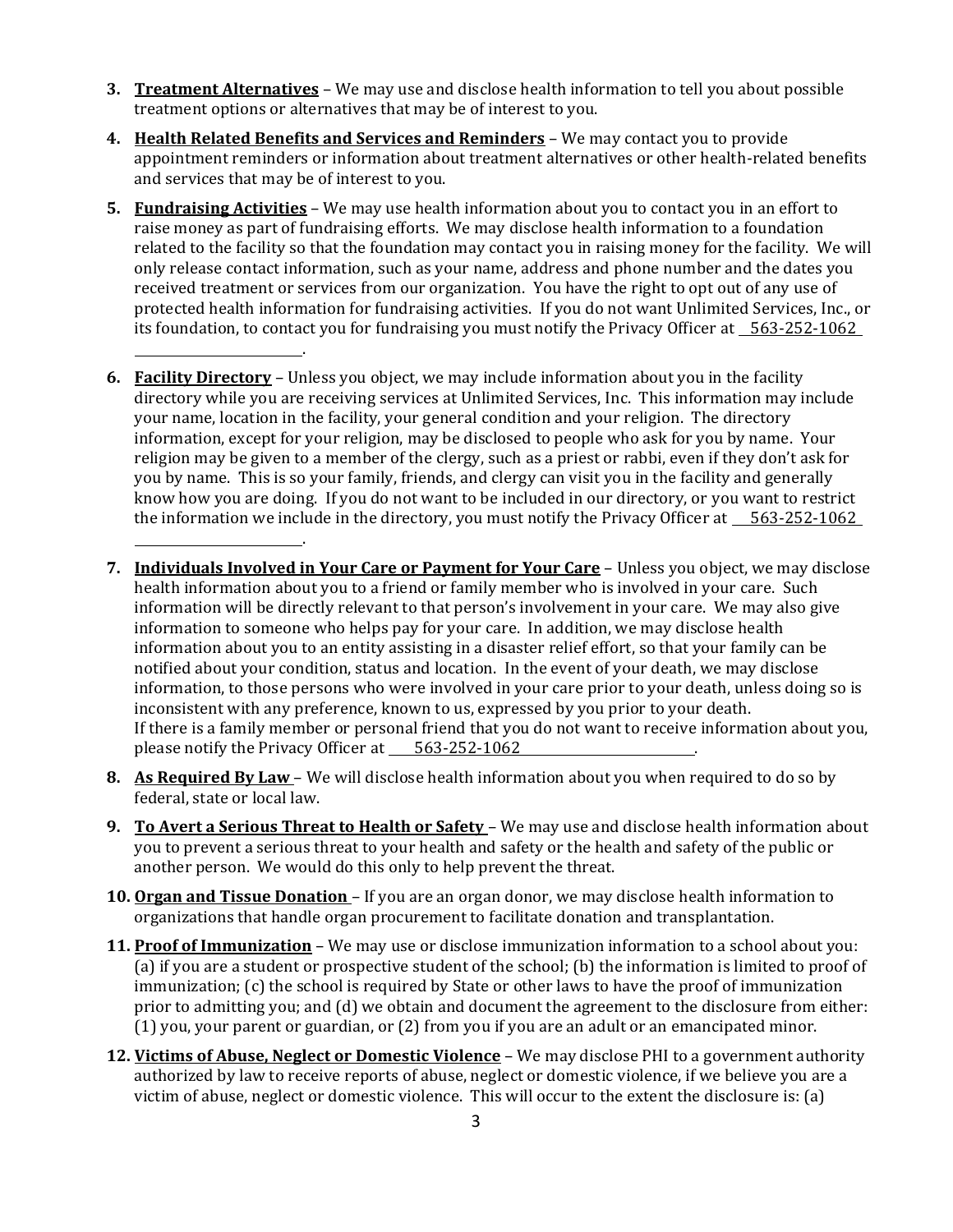required by law; (b) agreed to by you; or (c) authorized by law and we believe the disclosure is necessary to prevent serious harm to you or to other potential victims, or, if you are incapacitated and certain other conditions are met, a law enforcement or other public official represents that immediate enforcement activity depends on the disclosure.

- **13. Military and Veterans**  If you are a member of the armed forces, we may disclose health information about you as required by military authorities. We may also disclose health information about foreign military personnel to the appropriate foreign military authority.
- **14. Research**  Under certain circumstances, we may use and disclose health information about you for research purposes. For example, a research project may involve comparing the health and recovery of all residents who received one medication to those who received another, for the same condition. All research projects however are subject to a special approval process. This process evaluates a proposed need for privacy of their health information. Before we use or disclose health information for research, the project will have been approved through this research approval process. We may, however, disclose health information about you to people preparing to conduct a research project so long as the health information they review does not leave a facility.
- **15. Worker's Compensation**  We may disclose health information about you for worker's compensation or similar programs. These programs provide benefits for work-related injuries or illness.
- **16. Reporting**  Federal and state laws may require or permit the organization to disclose certain health information related to the following:

**Public Health Risks** – We may disclose health information about you for public health purposes including:

- $\checkmark$  Prevention or control of disease, injury or disability;
- $\checkmark$  Reporting births and deaths;
- $\checkmark$  Reporting child abuse or neglect;
- $\checkmark$  Reporting reactions to medications or problems with products;
- ✓ Notifying people of recalls of products;
- $\checkmark$  Notifying a person who may have been exposed to a disease or may be at risk for contracting or spreading a disease; and
- $\checkmark$  Notifying the appropriate government authority if we believe an individual has been the victim of abuse, neglect or domestic violence. We will only make this disclosure if you agree or when required or authorized by law.

**Health Oversight Activities** – We may disclose health information to a health oversight agency for activities authorized by law. These oversight activities may include audits, investigations, inspections, and licensure. These activities are necessary for the government to monitor the health care system, government programs, and compliance with civil rights laws.

**Judicial and Administrative Proceedings** – If you are involved in a lawsuit or a dispute, we may disclose health information about you in response to a court or administrative order. We may also disclose health information about you in response to a subpoena, discovery request, or other lawful process by someone else involved in the dispute, but only if efforts have been made to tell you about the request or to obtain an order protecting the information requested.

- **17. Law Enforcement** We may disclose health information when requested by a law enforcement official:
	- $\checkmark$  In response to a court order, subpoena, warrant, summons or similar process;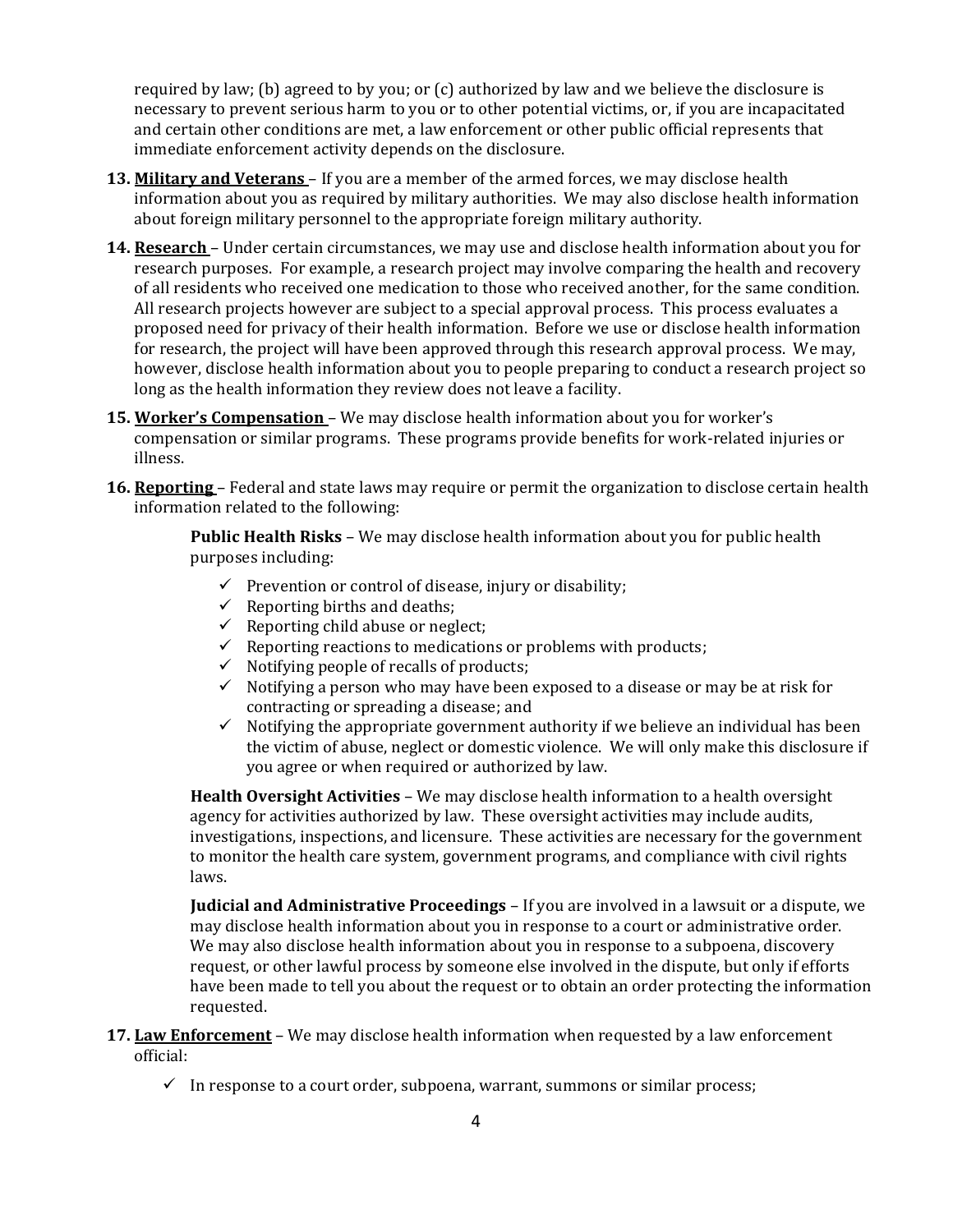- $\checkmark$  To identify or locate a suspect, fugitive, material witness, or missing person;
- $\checkmark$  About you, the victim of a crime if, under certain limited circumstances, we are unable to obtain your agreement;
- $\checkmark$  About a death we believe may be the result of criminal conduct;
- $\checkmark$  About criminal conduct at the Facility; and
- $\checkmark$  In emergency circumstances to report a crime; the location of the crime or victims; or the identity, description or location of the person who committed the crime.
- **18. Coroners, Medical Examiners and Funeral Directors** We may disclose medical information to a coroner or medical examiner. This may be necessary to identify a deceased person or to determine the cause of death. We may also disclose medical information to funeral directors as necessary to carry out their duties.
- **19. National Security and Intelligence Activities**  We may disclose health information about you to authorized federal officials for intelligence, counterintelligence, or other national security activities authorized by law.
- **20. Correctional Institution**  Should you be an inmate of a correctional institution, we may disclose to the institution or its agents health information necessary for your health and the health and safety of others.

# **Other Uses of Health Information**

Other uses and disclosures of health information not covered by this Notice or the laws that apply to us will be made only with your written permission. If you provide us permission to use or disclose health information about you, you may revoke that permission, in writing, at any time. If you revoke your permission, we will no longer use or disclose health information about you for the reasons covered by your written authorization. You understand that we are unable to take back any disclosures that we have already made with your permission, and that we are required to retain our records of the care that we provided to you. Specifically, without your written authorization we will not use or disclose your health information for the following purposes: (a) most uses and disclosures of psychotherapy notes; (b) uses or disclosures for marketing purposes; and (c) uses and disclosures that involve the sale of your protected health information.

## **Your Rights Regarding Health Information About You**

Although your health record is the property of the organization, the information belongs to you. You have the following rights regarding your health information:

## **A. Right to Inspect and Copy**

You have the right to request to inspect or copy health information used to make decisions about your care - whether they are decisions about your services or payment of your care. You must submit your request in writing to our Privacy Officer. If you request a copy of the information, we may charge you a fee for the cost of copying, mailing and supplies associated with your request. We may deny your request to inspect or copy your health information in certain limited circumstances, such as psychotherapy notes or if the information is compiled in anticipation of, or use in, a civil, criminal or administrative action or proceeding. In some cases, you will have the right to have the denial reviewed by a licensed health care professional not directly involved in the original decision to deny access. We will inform you in writing if the denial of your request may be reviewed. Once the review is completed, we will honor the decision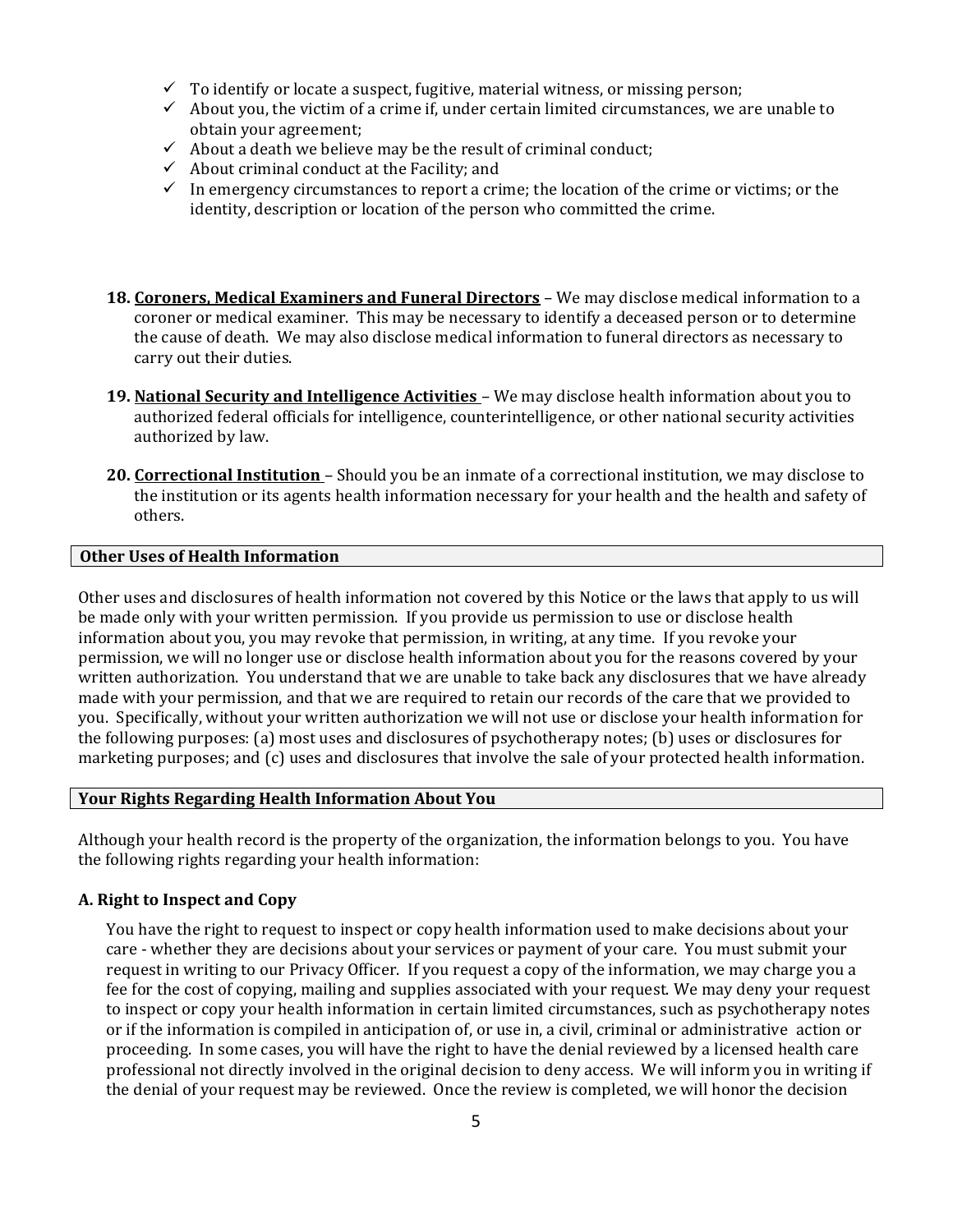made by the licensed health care professional reviewer. If your health information is kept electronically, you have the right to receive an electronic copy of your health information subject to the restrictions set forth above.

#### **B. Right to Amend**

For as long as we keep records about you, you have the right to request us to amend any health information used to make decisions about your care - whether they are decisions about your service or payment of your care. To request an amendment, you must submit a written request to our Privacy Officer and tell us why you believe the information is incorrect or inaccurate. We may deny your request for an amendment if it is not in writing or does not include a reason to support the request. We may also deny your request if you ask us to amend health information that:

- $\checkmark$  Was not created by us, unless the person or entity that created the health information is no longer available to make the amendment;
- $\checkmark$  Is not part of the health information we maintain to make decisions about your care;
- ✓ Is not part of the health information that you would be permitted to inspect or copy; or
- $\checkmark$  Is accurate and complete.

If we deny your request to amend, we will send you a written notice of the denial stating the basis for the denial and offering you the opportunity to provide a written statement disagreeing with the denial. If you do not wish to prepare a written statement of disagreement, you may ask that the requested amendment and our denial be attached to all future disclosures of the health information that is the subject of your request. If you choose to submit a written statement of disagreement, we have the right to prepare a written rebuttal to your statement of disagreement. In this case, we will attach the written request and the rebuttal (as well as the original request and denial) to all future disclosures of the health information that is the subject of your request.

#### **C. Right to an Accounting of Disclosures**

You have the right to request that we provide you with an accounting or list of disclosures we have made of your health information. This list will not include certain disclosures of your health information. *For example, those we have made for purposes of service, payment and health care operations; disclosures made to you or authorized by you; disclosures that are incident to another use or disclosure, etc.* To request an accounting of disclosures, you must submit your request in writing to the Privacy Officer. The request must state the time period for which you wish to receive an accounting. This time period should not be longer than six years and not include dates before April 14, 2003. The first accounting you request within a twelve month period will be free. For additional requests during the same 12 month period, we will charge you for the costs of providing the accounting. We will notify you of the amount we will charge and you may choose to withdraw or modify your request before you incur any costs.

In addition to your right to an accounting of disclosures, we have a legal obligation to notify you if your protected health information is affected by any security breach that may occur.

#### **D. Right to Request Restrictions**

You have the right to request a restriction on the health information we use or disclose about you. You may also ask that any part, or all, of your health information not be disclosed to family members or friends who may be involved in your care or for notification purposes. We are not required to agree to a restriction that you may request. If we do agree, we will honor your request unless the restricted health information is needed to provide you with emergency care. You must submit your request in writing to the Privacy Officer and list: (a) what information you want to limit; (b) whether you want to limit use or disclosure or both; and (c) to whom you want the limits to apply. The above notwithstanding, you have the right to request a restriction of disclosures to a health plan for payment or health care operations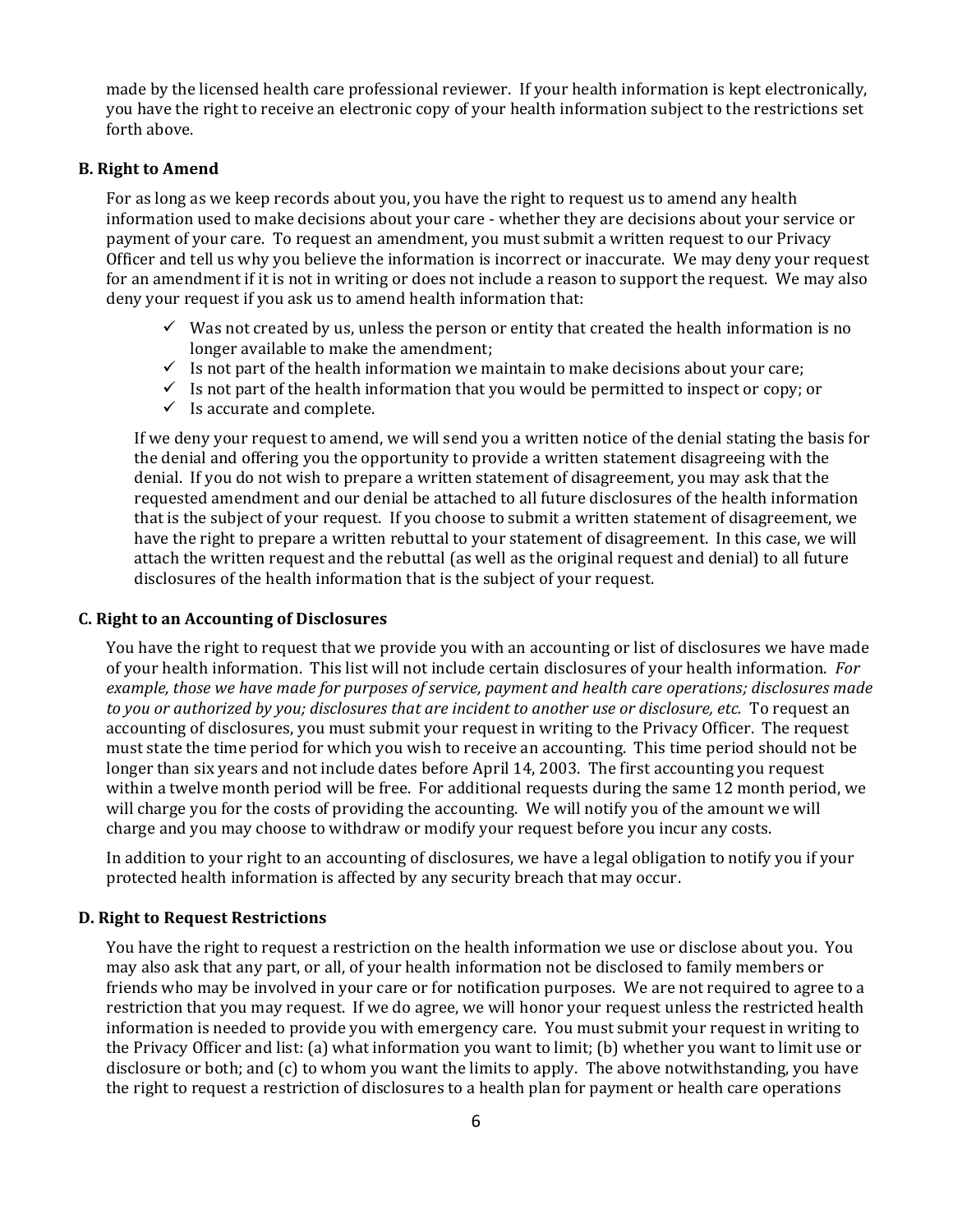regarding any services you have paid for, in full, out-of-pocket and we are required to honor that request.

## **E. Right to Request Confidential Communications**

You have the right to request that we communicate with you about your health care only in a certain location or through a certain method. *For example, you may request that we contact you only at work or by e-mail*. To request such a confidential communication, you must make your request in writing to the Privacy Officer. We will accommodate all reasonable requests. You do not need to give us a reason for the request; but your request must specify how or where you wish to be contacted.

## **F. Right to a Paper Copy of this Notice**

You have the right to obtain a paper copy of this Notice of Privacy Practices. You may request a copy at any time by contacting the Privacy Officer. A copy of the Notice of Privacy Practices is on our web site at [www.unlimitedservices-inc.com.](http://www.unlimitedservices-inc.com/)

## **Changes to this Notice**

We reserve the right to change the terms of our Notice of Privacy Practices. We also reserve the right to make the revised or changed Notice of Privacy Practices effective for all health information we already have about you, as well as any health information we receive in the future. We will post a copy of the current Notice of Privacy Practices at our primary business office and at each site where we provide services. You may also obtain a copy of the current Notice of Privacy Practices by calling us at 563-252-1062 and requesting a copy be sent to you in the mail or by asking for one any time you are at our business office or service sites.

#### **Complaints**

If you believe your privacy rights have been violated, you may file a complaint with us or with the Secretary of the U.S. Department of Health and Human Services. All complaints must be submitted in writing. Our Privacy Officer will assist you with writing your complaint, if you request such assistance. We will not retaliate against you for filing a complaint. To file a complaint with us, contact our Privacy Officer by telephone at 563-252-1062 or by mail at P.O. Box 69, Guttenberg, IA 52052.